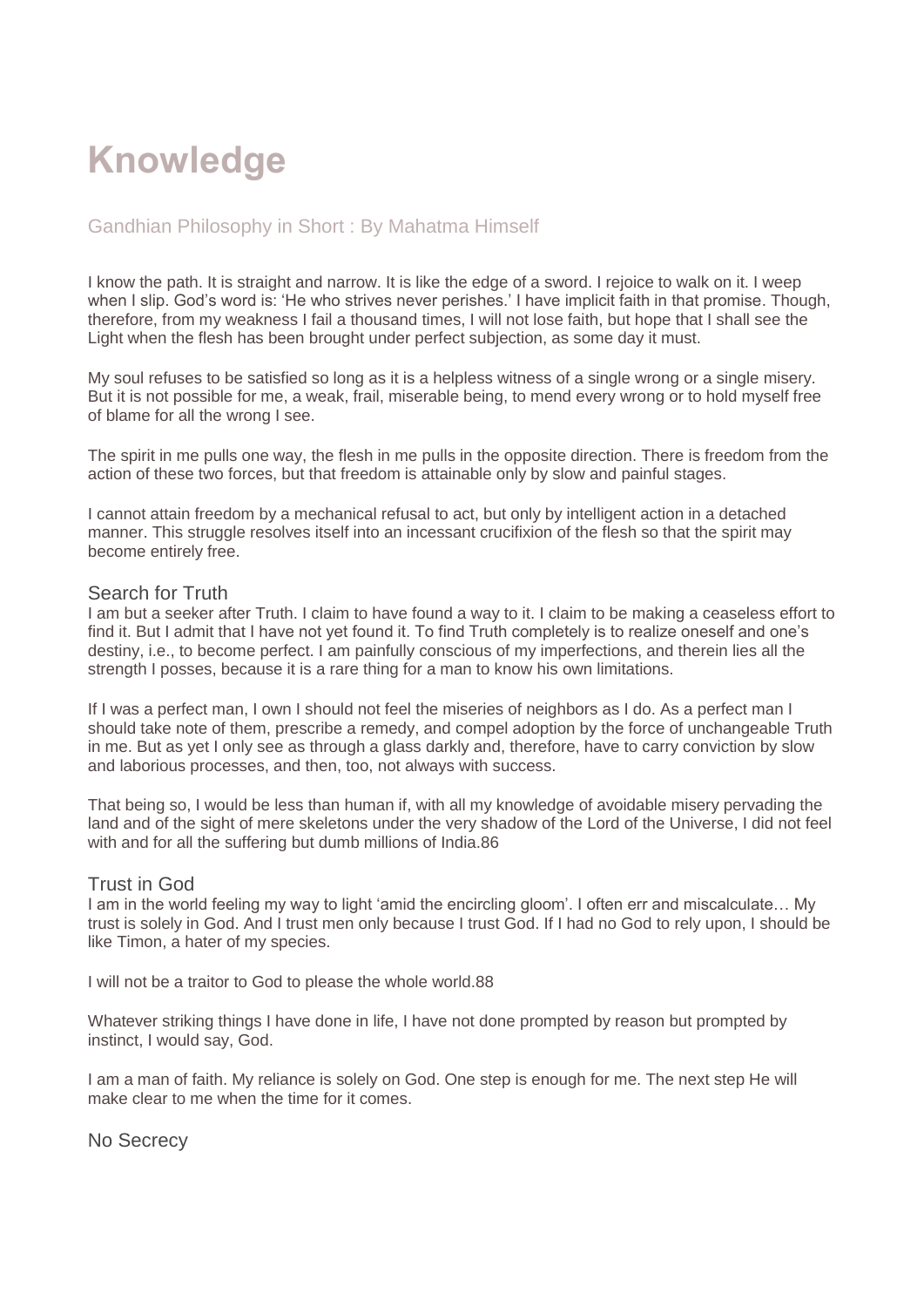I have no secret methods. I know no diplomacy save that of truth. I have no weapon but non-violence. I may be unconsciously led astray for a while, but not for all time.

My life has been an open book. I have no secrets and I encourage no secrets.

I am but a poor struggling soul yearning to be wholly good-wholly truthful and wholly non-violent in thought, word and deed, but ever failing to reach the ideal which I know to be true. I admit it is a painful climb, but the pain of it is a positive pleasure for me. Each step upward makes me feel stronger and fit for the next.

When I think of my littleness and my limitations on the one hand and of the expectations raised about me on the other, I become dazed for the moment, but I come to myself as soon as I realize that these expectations are a tribute not to me, a curious mixture of Jekyll and Hyde, but to the incarnation, however imperfect but comparatively great in me, of the two priceless qualities of truth and nonviolence. I must, therefore, not shirk the responsibility of giving what aid I can to fellow-seekers after truth from the West.

## Guidance

I claim to have no infallible guidance or inspiration. So far as my experience goes, the claim to infallibility on the part of a human being would be untenable, seeing that inspiration too can come only to one who is free from the action of opposites, and it will be difficult to judge on a given occasion whether the claim to freedom from pairs of opposites is justified. The claim to infallibility would thus always be a most dangerous claim to make. This, however, does not leave us without any guidance whatsoever. The sum-total of the experience of the world is available to us and would be for all time to come.

Moreover, there are not many fundamental truths, but there is only one fundamental truth which is Truth itself, otherwise known as Non-violence. Finite human being shall never know in its fullness Truth and love which is in itself infinite. But we do know enough for our guidance. We shall err, and sometimes grievously, in our application. But man is a self-governing being, and self-government necessarily includes the power as much to commit errors as to set them right as often as they are made.

I deny being a visionary. I do not accept the claim of saintliness. I am of the earth, earthly . . . I am prone to as many weakness as you are. But I have seen the world. I have lived in the world with my eyes open. I have gone through the most fiery ordeals that have fallen to the lot of man. I have gone through this discipline.

#### Self-sacrifice and Ahimsa

I am asking my countrymen in India to follow no other gospel than the gospel of self-sacrifice which precedes every battle. Whether you belong to the school of violence or non-violence, you will still have to go through the fire of sacrifice and of discipline.

I want to declare to the world, although I have forfeited the regard of many friends in the West – and I must bow my head low; but even for their friendship or love, I must not suppress the voice of conscience, – the prompting of my inner basic nature today. There is something within me impelling me to cry out my agony. I have known humanity. I have studied something of psychology. Such a man knows exactly what it is. I do not mind how you describe it. That voice within tells me, "You have to stand against the whole world although you may have to stand alone. You have to stare in the face the whole world although the world may look at you with blood-shot eyes. Do not fear. Trust the little voice residing within your heart." It says: "Forsake friends, wife and all; but testify to that for which you have lived and for which you have to die."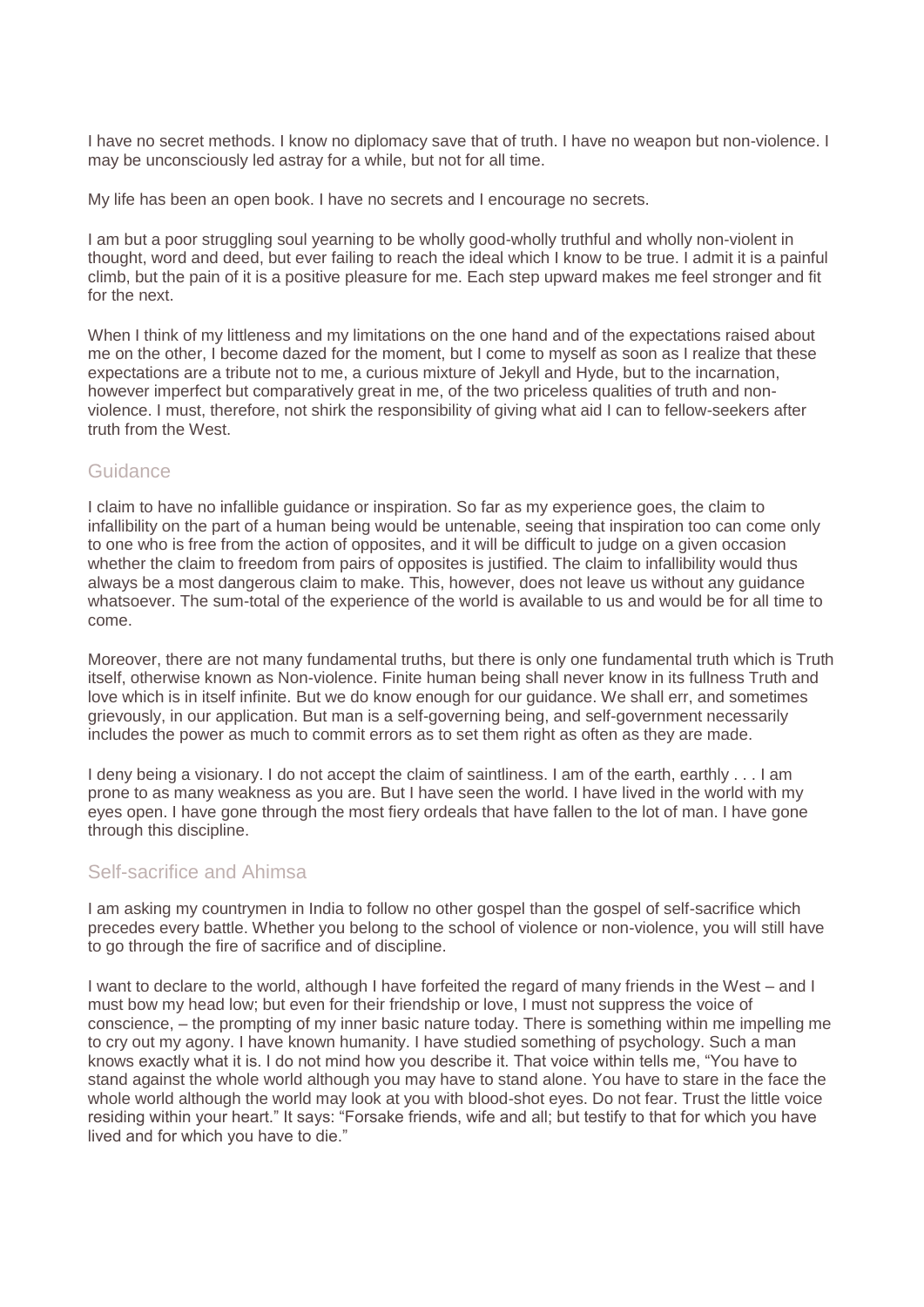#### No Defeatism

Defeat cannot dishearten me. It can only chasten me . . . . I know that God will guide me. Truth is superior to man's wisdom.

I have never lost my optimism. In seemingly darkest hours hope has burnt bright within me. I cannot kill the hope myself. I must say I cannot give an ocular demonstration to justify the hope. But there is no defeat in me.

I do not want to foresee the future. I am concerned with taking care of the present. God has given me no control over the moment following…

## **Trust**

It is true that I have often been let down. Many have deceived me and many have been found wanting. But I do not repent of my association with them. For I know how to non-co-operate, as I know how to co-operate. The most practical, the most dignified way of going on in the world is to take people at their word, when you have no positive reason to the contrary.

I believe in trusting. Trust begets trust. Suspicion is foetid and only stinks. He who trusts has never yet lost in the world.

A breach of promise shakes me to my root, especially when I am in any way connected with the author of the breach. And if it cost my life which, after all, at the age of seventy has no insurance value, I should most willingly give it in order to secure due performance of a sacred and solemn promise. To my knowledge, throughout my public and private career, I have never broken a promise.104

## My Leadership and Non Violence

They say I claim to understand human nature as no one else does. I believe I am certainly right, but if I do not believe in my rightness and my methods, I would be unfit to be at the helm of affairs.

As for my leadership, if I have it, it has not come for any seeking, it is a fruit of faithful service. A man can as little discard such leadership as he can the color of his skin. And since I have become an integral part of the nation, it has to keep me with all my faults and shortcomings, of some of which I am painfully conscious and of many others of which candid critics, thanks be to them, never fail to remind me.

It is a bad carpenter who quarrels with his tools. It is a bad general who blames his men for faulty workmanship. I know I am not a bad general. I have wisdom enough to know my limitations. God will give me strength enough to declare my bankruptcy if such is to be my lot. He will perhaps take me away when I am no longer wanted for the work which I have been permitted to do for nearly half a century. But I do entertain the hope that there is yet work for me to do, that the darkness that seems to have enveloped me will disappear, and that, whether with another battle more brilliant than the Dandi March or without, India will come to her own demonstrably through non-violent means. I am praying for the light that will dispel the darkness. Let those who have a living faith in non-violence join me in the prayer.

## My Work

I am content with the doing of the task in front of me. I do not worry about the why and wherefore of things… Reason helps us to see that we should not dabble in things we cannot fathom. My work will be finished if I succeed in carrying conviction to the human family, that every man or woman, however weak in body, is the guardian of his or her self-respect and liberty. This defense avails, though the whole world may be against the individual resister.

It will be time enough to pronounce a verdict upon my work after my eyes are closed and this tabernacle is consigned to the flames.